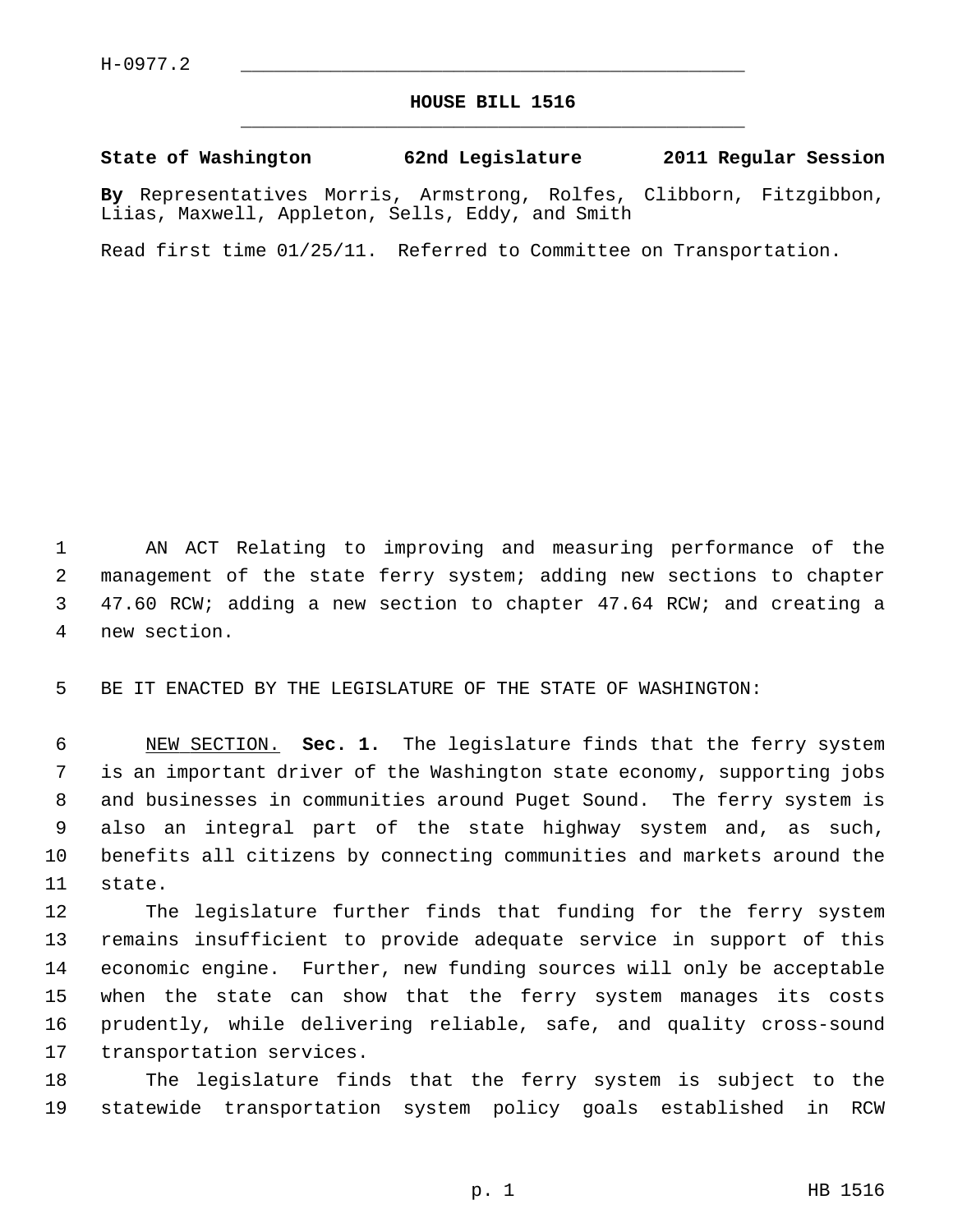1 47.04.280 and yet performance criteria are not used effectively by 2 management to improve operations or demonstrate to the public that 3 ferry service is being provided in the most cost-effective manner.

 4 Therefore, the legislature intends to: Strengthen performance 5 incentives for Washington state ferries managers; increase the 6 accountability and transparency of ferry management and operations; 7 improve service to ferry riders; and realize cost savings in the ferry 8 system.

 9 NEW SECTION. **Sec. 2.** A new section is added to chapter 47.60 RCW 10 to read as follows:

11 (1) For the purposes of this section and section 3 of this act:

12 (a) "Management" means a nonrepresented employee position at the 13 Washington state ferries that includes management responsibilities.

14 (b) "Performance criteria" means measurable standards to be used by 15 the department to evaluate the sufficiency of the services being 16 provided to ferry riders.

17 (2) Performance criteria may include, but not be limited to:

18 (a) Customer satisfaction based on a statistically significant 19 sampling of onboard passengers conducted by a contracted sampling 20 research company;

21 (b) On-time performance based on at least seventy percent of the 22 total sailings, by route or departure port arriving and departing 23 within ten minutes of published sailing time minus authorized delays, 24 such as medical or weather delays;

25 (c) Cost containment measures including, but not limited to, 26 overtime as a percentage of regular employee hours, operating cost per 27 passenger mile, capital staff and support costs as a percentage of 28 total capital costs, and fuel conservation measures to include 29 achieving a goal of equal or better vessel fuel cost per gallon than 30 that achieved by the Alaska marine highway system and British Columbia 31 ferries while accounting for any differential tax policies;

32 (d) Safety performance as measured by passenger injuries and crew 33 lost time injuries per unit measure of total passengers and crew 34 carried aboard vessels;

35 (e) Employee satisfaction as measured by an employee satisfaction 36 survey with a satisfaction rating increase of ten percent over two 37 years;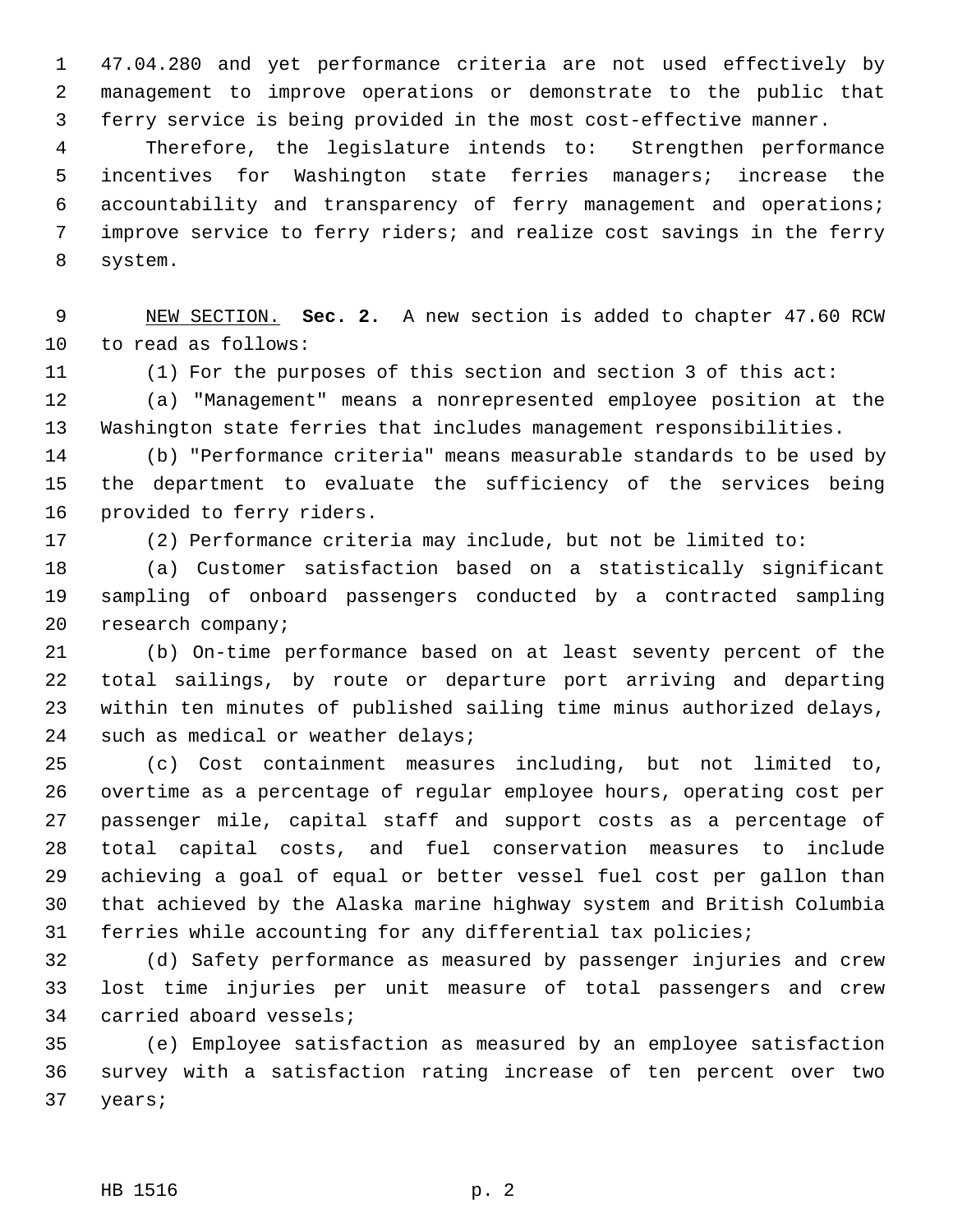1 (f) Project delivery rate as measured by the number of projects 2 completed on time and within the omnibus transportation appropriations 3 act;

 4 (g) Vessel and terminal design as measured by engineering designs 5 for vessels and terminals that achieve cost efficiencies in operating 6 and maintenance costs at a rate of at least ten percent operating 7 savings over two years.

 8 (3) Based on the performance criteria under subsection (2) of this 9 section, contracts for ferry system management functions must provide 10 for incentive or retained payment arrangements as a means of ensuring 11 satisfactory performance of the contract and improved performance of 12 the ferry system over time.

13 NEW SECTION. **Sec. 3.** A new section is added to chapter 47.60 RCW 14 to read as follows:

15 (1) By June 30, 2013, the department must meet or exceed the target 16 performance level for fifty percent of the performance criteria under 17 section 2(2) of this act.

18 (2)(a) If the Washington state ferries accountability board created 19 in section 4 of this act determines that the department has not met the 20 requirement under subsection (1) of this section, the department must 21 competitively contract out ferry system management functions to a 22 private management services firm. The contract must include the 23 specific performance criteria and measures to be achieved by the firm 24 and must require that the firm retain existing collective bargaining 25 agreements between the state and the employees' labor representatives. 26 The contract must be for a six-year period, with a ten-year extension 27 option.

28 (b) The invitation for bid process for the contract may include a 29 preliminary request for qualifications to inform the most effective way 30 to contract for management functions.

31 (c) Consistent with RCW 41.06.142(3), the contract is not subject 32 to requirements for agencies purchasing services that have been 33 customarily and historically provided by state employees.

34 NEW SECTION. **Sec. 4.** A new section is added to chapter 47.60 RCW 35 to read as follows: